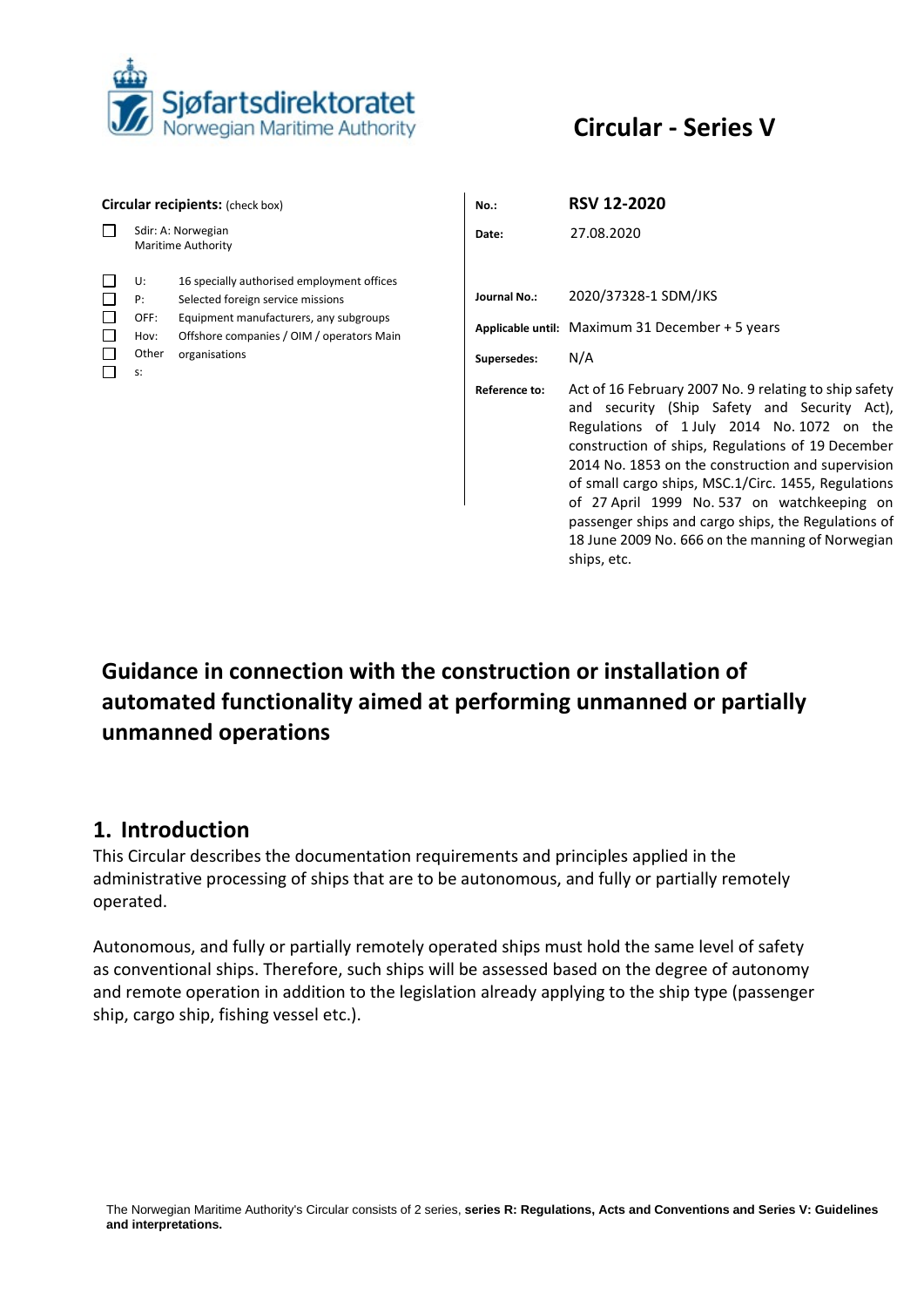# **2. Scope of application**

This Circular applies to all ships with a level of autonomy equal to levels three to five (see appendix 1) that will be engaged on Norwegian domestic voyages. In practice, this means a degree of autonomy where on-board functions usually attended by persons are replaced fully, partially or periodically by remote operation or automation.

## **3. Legislation**

The legislation applicable for the ship type in question is used as a basis. Since there are no regulations that specifically address autonomous or remotely operated ships, the legislation applicable for the relevant ship type (cargo ships, passenger ships, fishing vessels etc.) is used as a basis both for the construction and operation of autonomous or remotely operated ships. To ensure that autonomous or remotely operated ships have the same safety levels as conventional ships, and that risks that may arise due to remote operation or autonomy are identified, the Norwegian Maritime Authority uses the IMO guidelines for the approval of alternatives and equivalents (MSC.1/Circ. 1455) in the processing.

## Examples of legislation that must be followed:

Pursuant to section 9 of the Regulations of 16 February 2007 No. 9 on ship safety and security [\(Ship](https://www.sdir.no/contentassets/a7a1a5cc4998405286e99c6fbccc5c8a/ship-safety-and-security-act.pdf?t=1576055144371)  [Safety and Security Act\)](https://www.sdir.no/contentassets/a7a1a5cc4998405286e99c6fbccc5c8a/ship-safety-and-security-act.pdf?t=1576055144371) a ship shall be designed, constructed and equipped so that it according to its purpose and trade area provides for the satisfactory protection of life, health, property and the environment.

Technical and operational safety are covered in chapter 3 of the Ship Safety and Security Act and appurtenant regulations. Operation and maintenance are covered in chapter 11 of the Ship Safety and Security Act and appurtenant regulations.

The Regulations of 1 July 2014 No. 1072 on the construction of ships [\(Construction Regulations\)](https://lovdata.no/dokument/SF/forskrift/2014-07-01-1072/*#*) mainly cover the construction of Norwegian ships. Section 75 of the Regulations contains a provision on exemption. The Norwegian Maritime Authority may upon written application permit other solutions than those required by these Regulations when it is documented that such solutions are equivalent to the requirements of the Regulations. Similar provisions are also found in other relevant vessel-specific regulations.

It follows from section 14 of the Ship Safety and Security Act, section 14 states that a ship shall be navigated in such a way that it does not pose a risk to life, health, property and the environment. The Regulations of 1 December 1975 No. 5 for Preventing Collisions at Sea [\(rules of the road at](https://www.sdir.no/contentassets/9257b05488c04e6c932889d3c88c2455/1-december-1975-no.-5-rules-of-the-road-at-sea.pdf?t=1581435529610)  [sea\)](https://www.sdir.no/contentassets/9257b05488c04e6c932889d3c88c2455/1-december-1975-no.-5-rules-of-the-road-at-sea.pdf?t=1581435529610), and others, are laid down pursuant to this provision.

Section 15 of the Ship Safety and Security Act sets out requirements for the ship to be safely manned, and for the watchkeeping arrangements on board to be adequate to maintain safe navigation of the ship and other operating and safety procedures. The functional requirements are listed in the Regulations of 18 June 2009 No. 666 on the manning of Norwegian ships [\(Manning](https://lovdata.no/dokument/SFE/forskrift/18/06/2009-666)  [Regulations\)](https://lovdata.no/dokument/SFE/forskrift/18/06/2009-666) and the Regulations of 27 April 1999 No. 537 on watchkeeping on passenger ships and cargo ships [\(Watchkeeping Regulations\)](https://lovdata.no/dokument/SFE/forskrift/27/04/1999-537).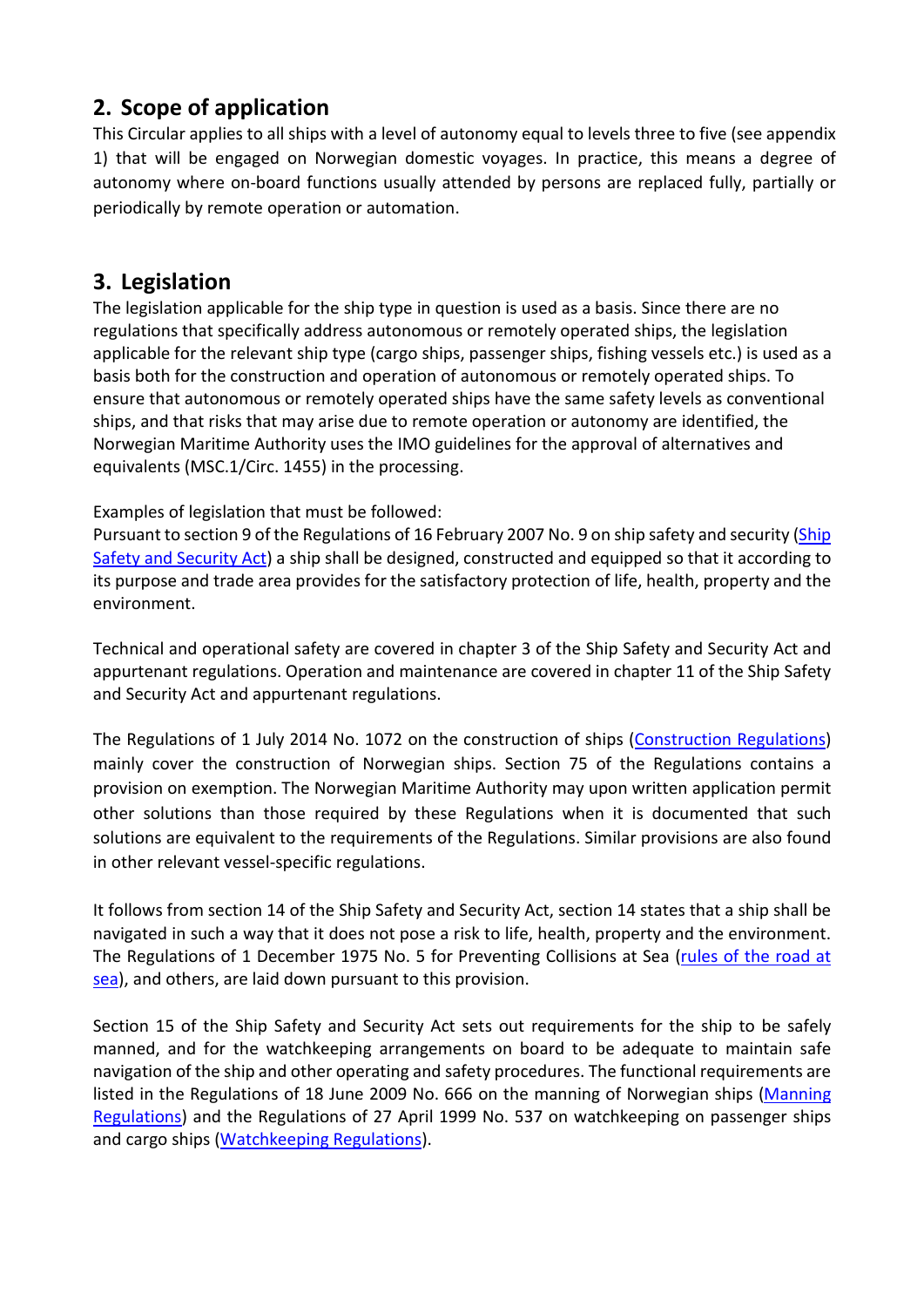

The Norwegian Maritime Authority will in principle apply the guidelines given by the IMO through SOLAS for the approval of alternatives and equivalents, also for vessels that are not subject to the Convention, such as SOLAS II/I, Reg. 55 (MSC.1/Circ. 1455). For the sake of clarity, section 3 of the Regulations on the construction of ships refers to SOLAS II/I, where Regulation 55 refers to MSC.1/Circ.1455.

This list is not exhaustive.

## **4. Authority and certification**

Temporary assessment and final approval of new technology and new solutions in accordance with this Circular will be provided by the Norwegian Maritime Authority.

Autonomous or remotely operated ships accepted by the Norwegian Maritime Authority (NMA) in accordance with this Circular may be provided with a certificate or an approval to operate on domestic voyages. This applies also when a vessel is constructed in accordance with the guidelines and rules of a classification society.

## **5. Definitions**

## **5.1 CONOPS**

«Concept of operations» – a detailed description of the ship's operation.

## **5.2 Third-party verification**

Third-party verification documentation must be presented for those areas that deviate from existing legislation. The documentation must verify that new technology will entail a security level that is better or equal to that of a ship that is constructed pursuant to the current legislation.

## **5.3 Approved independent organ (third party)**

An approved independent body/company in connection with a third-party verification is a company that can document competence, and that has been approved by the NMA for third-party verification for each individual project (see chapter 10.3).

## **5.4 Minimum Risk Condition (MRC)**

An MRC condition means that the ship enters a state that poses the least risk to life, environment and property. The state may be dynamic (e.g. active positioning of the vessel, embarking of crew etc.) or static (for example anchoring). Which state that is acceptable to the NMA must be based on the nature of the operation, the operational readiness available and the location of the ship.

## **5.5 Fail to Safe**

Describes how individual functions or systems go into safe mode in the event of a failure. The safe mode of a valve can be either open or closed following a power failure depending on the function of the valve.

## **5.6 HAZID**

Hazard Identification – review of an operation, a system, a ship or similar to identify potential errors or situations that may arise and lead to an undesirable situation. The findings must subsequently be ranked based on level of severity, and actions must be taken to lower the risk to an acceptable level.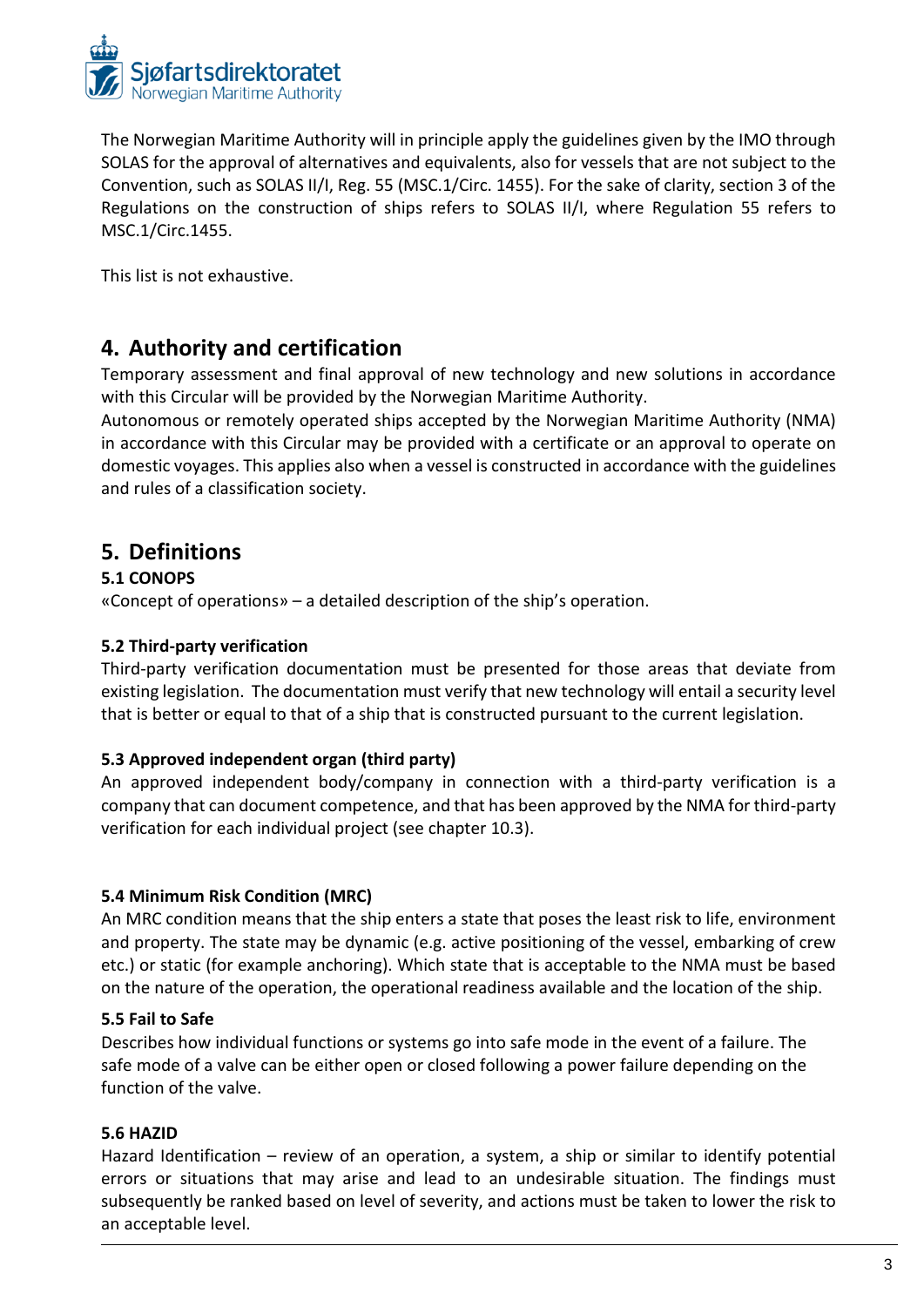

## **5.7 GAP analysis**

Review of existing legislation related to the designed system or ship in order to identify the areas where require alternative solutions or deviations are required.

## **5.8 HIL test**

Hardware-in-the-loop testing are tests where parts of a system are simulated and tested against actual hardware from the system.

## **5.9 Simulations**

Tests using data models of a system.

## **5.10 SIL (Safety Integrity Level)**

Method for calculating and determining the safety level for a given system.

#### **5.11 Safety philosophy**

The safety philosophy describes how an equal safety level is maintained during unmanned operation.

#### **5.12 Design philosophy**

The design philosophy describes how the ship's design or technical solutions will meet the planned autonomous functions, including minimum risk conditions (MRCs).

#### **5.13 DOC holder**

The DOC (Document of Compliance) holder is the shipping company responsible for operations and compliance with the ISM Code.

## **5.14 Operation and maintenance philosophy**

The operation and maintenance philosophy describes how the unmanned ship should be operated, taking into account maintenance and repairs.

## **5.15 Segregation**

Division of and independence between systems with associated cables etc., separated both vertically and horizontally, taking into account fire and water damage.

## **5.16 Operational manager** (cf. 5.13)

The shipping company or any other organisation or person, such as a bareboat charterer, who has assumed the responsibility for the operation of the ship from the shipowner, and who upon assuming such responsibility has agreed to take over all the duties and responsibility imposed by chapter 2 of the Ship Safety and Security Act.

## **6. Connection to MSC.1/Circ. 1455**

The Norwegian Maritime Authority's follow-up on alternative solutions and the new technology resulting from an increasing degree of autonomy and remote operation will be based on the process described in MSC.1/Circ.1455. More detailed information about the different documentation requirements in this Circular is available in the MSC circular: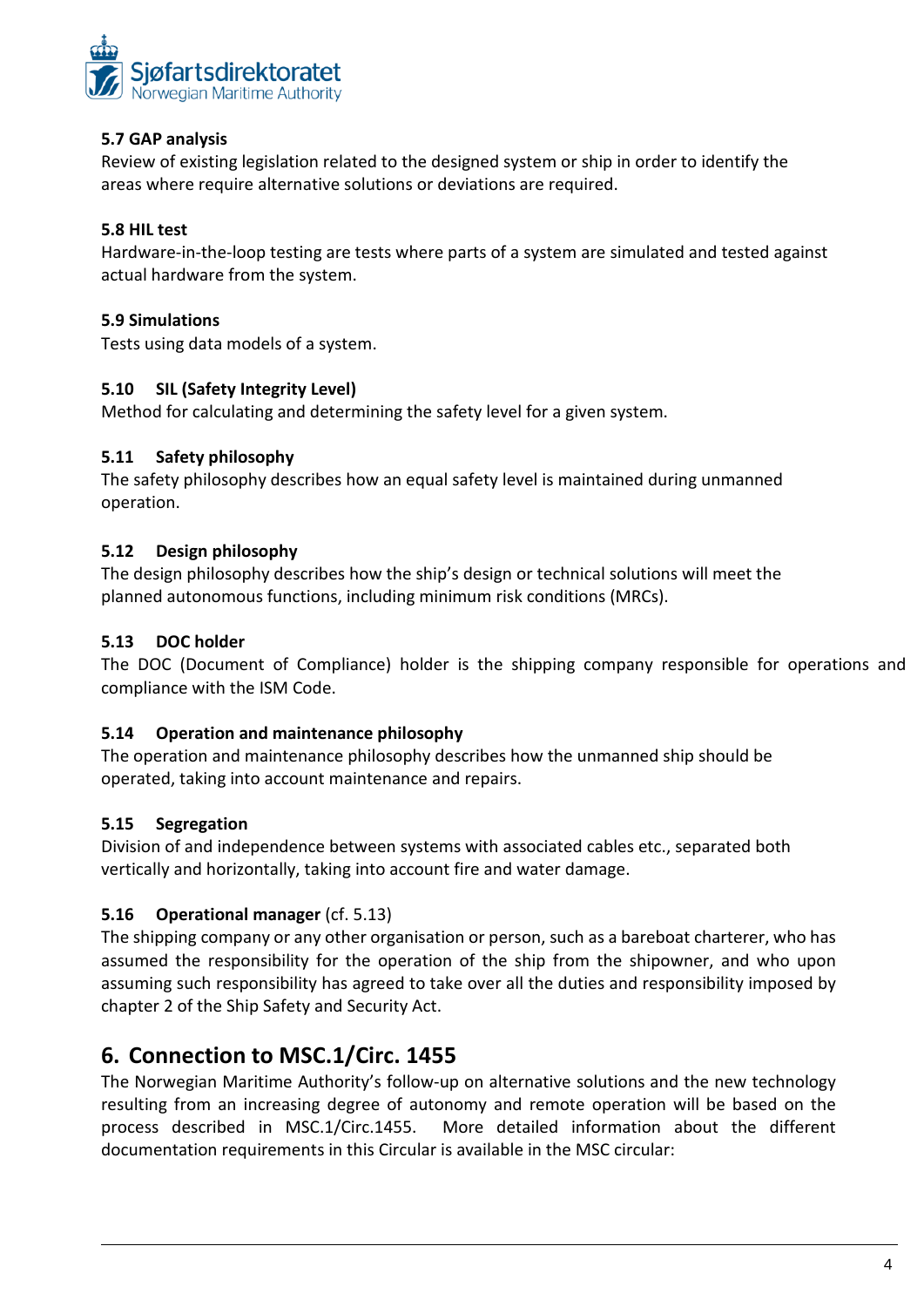

|                                 |                                             | MSC.1/Circ.<br>14552020. | <b>RSV</b> |
|---------------------------------|---------------------------------------------|--------------------------|------------|
| 1. Preliminary                  |                                             | 4.5                      |            |
| <b>Design</b>                   | 1.1 Concept of operation - CONOPS           | 4.5                      | 7.1        |
|                                 | 1.2 Pre-HAZID                               |                          | 7.2        |
|                                 | 1.3 Safety philosophy                       |                          | 7.3        |
|                                 | 1.4 Design philosophy                       |                          | 7.4        |
|                                 | 1.5 Operation and maintenance philosophy    |                          | 7.5        |
| 2.                              |                                             | 4.8                      |            |
| <b>Analysis of preliminary</b>  | 2.1 Updated Pre-HAZID with associated       |                          | 7.2        |
| design                          | 2.2 Risk analyses/assessments               |                          | 7.2        |
|                                 | 2.2 Gap analysis                            |                          | 7.6        |
|                                 | 2.3 HAZID and risk assessments              |                          | 7.9        |
| 3.                              |                                             | 4.1                      |            |
| <b>Analysis of final design</b> | 3.1 HAZID and risk assessments              |                          | 7.9        |
|                                 |                                             |                          |            |
| 4. Performance approval         |                                             | 4.1                      |            |
| tests & analyses                | 4.1 Failure Mode and Effect Analysis (FMEA) |                          | 7.10       |
|                                 | Test requirements                           |                          | 9          |
|                                 |                                             |                          | Table 1    |

## **7. Design and documentation requirements**

The documentation requirements described here apply in addition to the drawing lists set out in the legislation for each vessel type.

For ships not intended for operation in a specific area, all voyage-specific documentation must be updated before every operation at a new location. The operation-specific documentation must be updated before each operation and should be complemented with tests. For these vessels, it is important to design for all possible operations performed by the vessel.

The NMA will make vessel-specific document lists based on the operation, location, management and philosophy described for the vessel. This means that the following vessel-specific documentation needs to be compiled and submitted to the NMA:

## **7.1 Concept of operations (CONOPS)**

A detailed description of the entire operation of the ship.

- a) The CONOPS must be updated when changes are made to the design, operation, and location. The document should describe which operations usually performed by the crew, that will be replaced by autonomous or remotely controlled operations.
- b) Each operation must be described to such an extent that it clearly appears which functions/operations that are performed by humans and which operations that are carried out without human intervention. The human-machine interface (HMI) must be described. Furthermore, it must be described when human interaction is required or necessary. This description must cover all the functions set out in the Norwegian Manning Regulations and the Watchkeeping Regulations. The description can either be an attachment to the CONOPS document or be prepared as a separate document. See also chapter 7.13.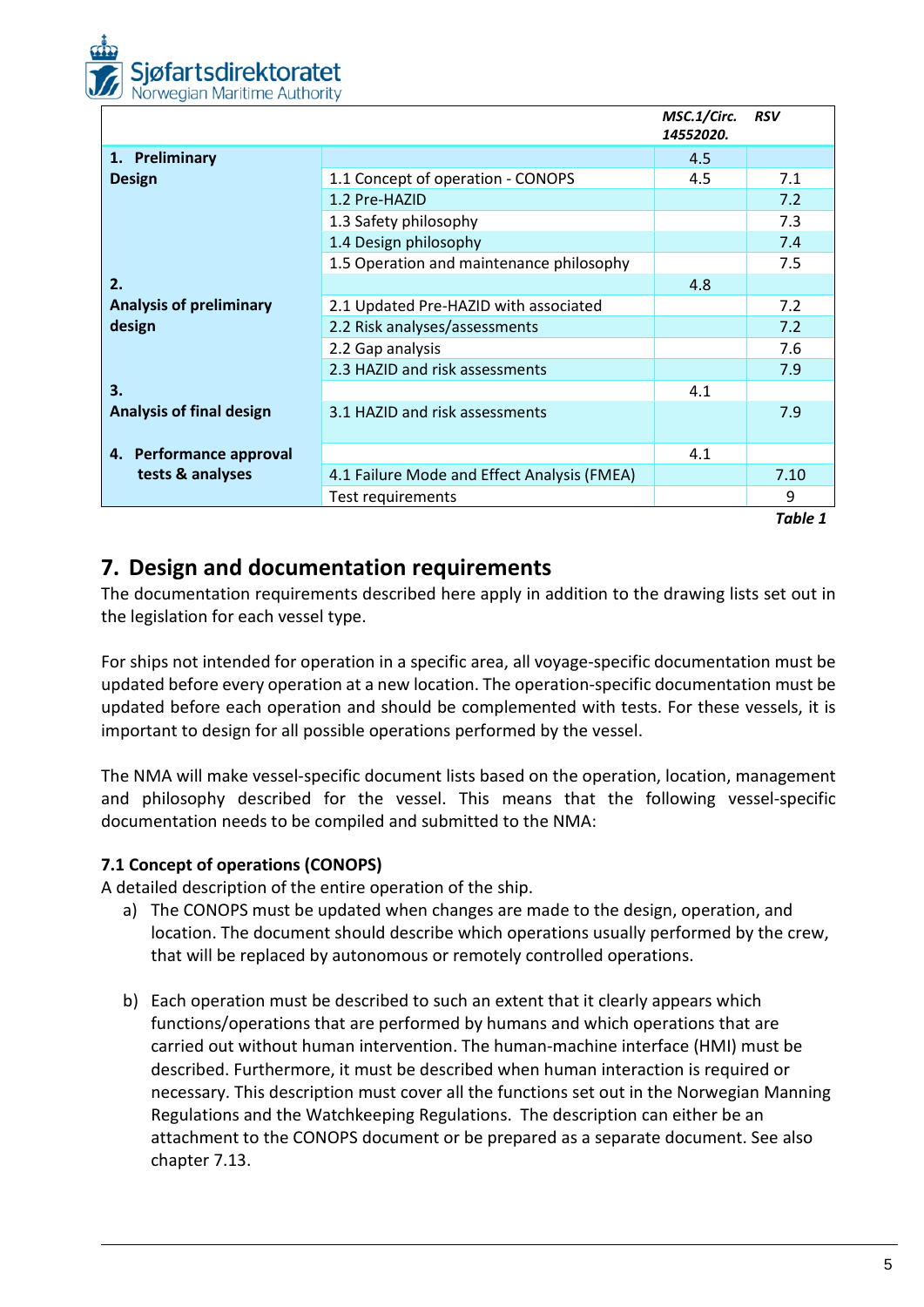

- c) In addition, the document must describe:
	- vessel's planned route and estimated traffic volume
	- intended type of operation
	- intended degree of autonomy
	- planned safe manning documents, as well as where, whether and when persons will embark the vessel
	- intended lines of communication
	- shore-based control station for control and/or monitoring
	- operational readiness
	- minimum risk conditions (MRC) available in a normal situation
	- energy capacity
	- handling of passengers in a normal situation
	- communication with other vessels
	- description of operational responsibility according to the safety management system

#### **7.2 Pre-HAZID**

Based on the CONOPS, a pre-HAZID must be carried out, where the entire operation is reviewed and where the focus is on the hazards that exist in the various parts of the operation. Risk analyses/assessments related to the hazards identified in HAZID must be performed. HAZID must as a minimum include the following:

- a) communication
- b) navigation and fairway
- c) vessel functions
- d) remote operation
- e) evacuation/emergency procedures
- f) environmental considerations

In the event of operational changes, the Pre-HAZID must be updated accordingly.

## **7.3 Safety philosophy**

- a) The safety philosophy must describe how the ship functions and an equal safety level is met during unmanned and autonomous operation.
- b) Attention should also be paid to safety levels and barriers in systems that would be vulnerable to cyber-attacks.
- c) It must be described how a minimum of two MRCs are available during normal operation of the vessel. MRCs can be dynamic or static.
- d) At least one MRC must be available at all times after a fire or the filling of a fire zone or a watertight compartment, in case of blackout or loss of communication with any Remote Control Station.
- e) For some vessel operations, more than one MRC may be necessary; this must be considered and stated in the safety philosophy.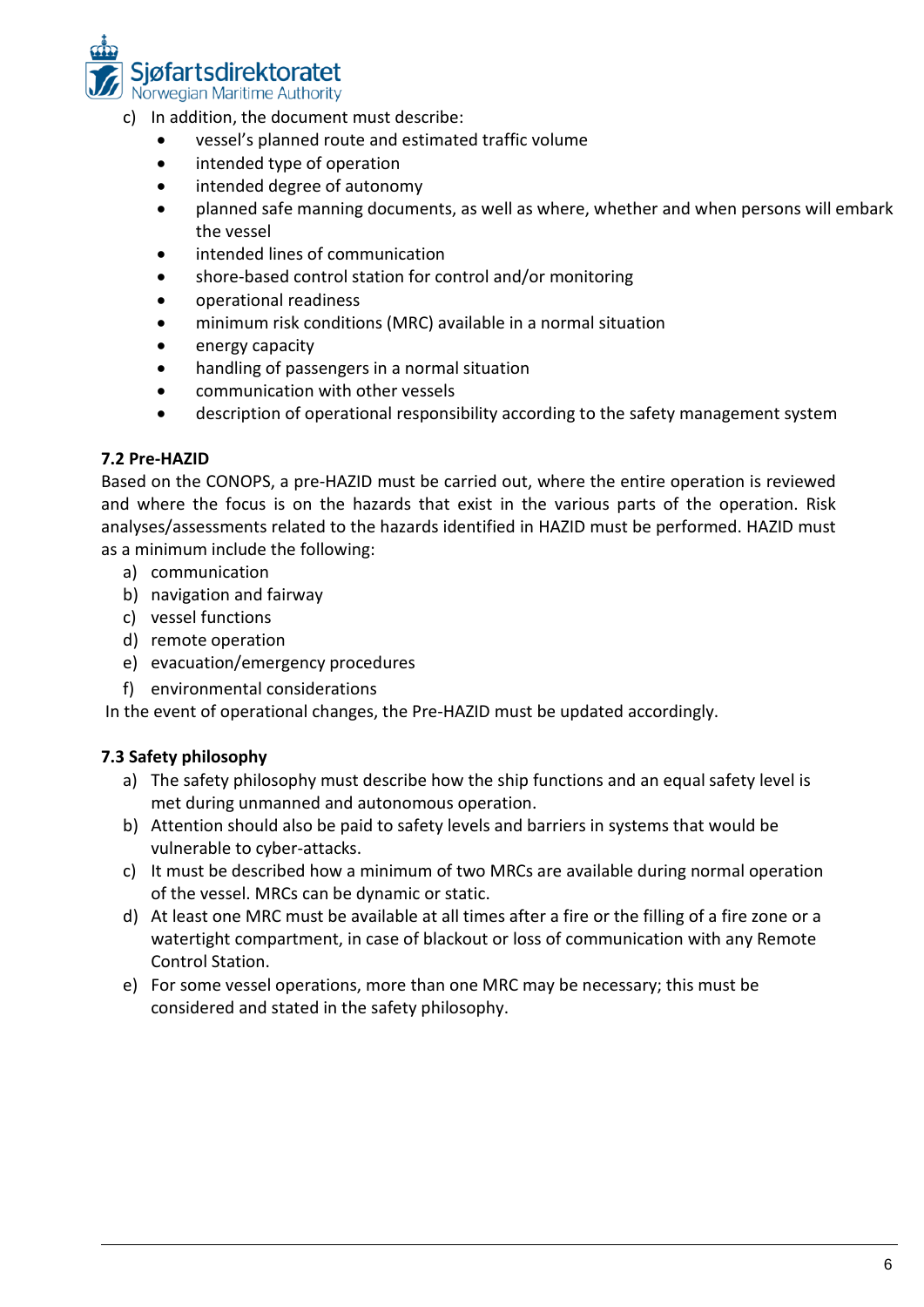



#### Philosophy for autonomous operation and design verification of safe conditions

#### *Figure 1: Example of philosophy for unmanned operation*

- f) The safety philosophy must as a minimum include the following:
	- 1. detailed description of intended MRC available to the ship;
	- 2. description of which MRC should be available at any time during the operation. See philosophy example in figure 1;
	- 3. specification of critical components, systems and equipment that must be functional in order for the MRC to be operative; Documentation must be provided of the reliability of such functions;
	- 4. proposed acceptance criteria for safe operation;
	- 5. block diagram of control systems for automated functions;
	- 6. detailed description of the conduct of the vessel in relation to other vessels.
	- 7. safety measures to maintain data and communication safety (concerning communication, connection to shore, physical safety on board, procedures for software updates and standards to be applied).
	- 8. Description of compliance with the Norwegian Rules of the Road at Sea. The description must as a minimum include:
		- selected technical solution
		- operation of the vessel
		- applied sensor technology and sensor strategy (i.e. weighting, fail-to-safe mode and limitations related to weather conditions)
		- any operational limitations (such as interaction between vessel and shorebased control stations)
		- ability to handle complex traffic situations, including situations where other traffic does not comply with the Rules of the Road at Sea.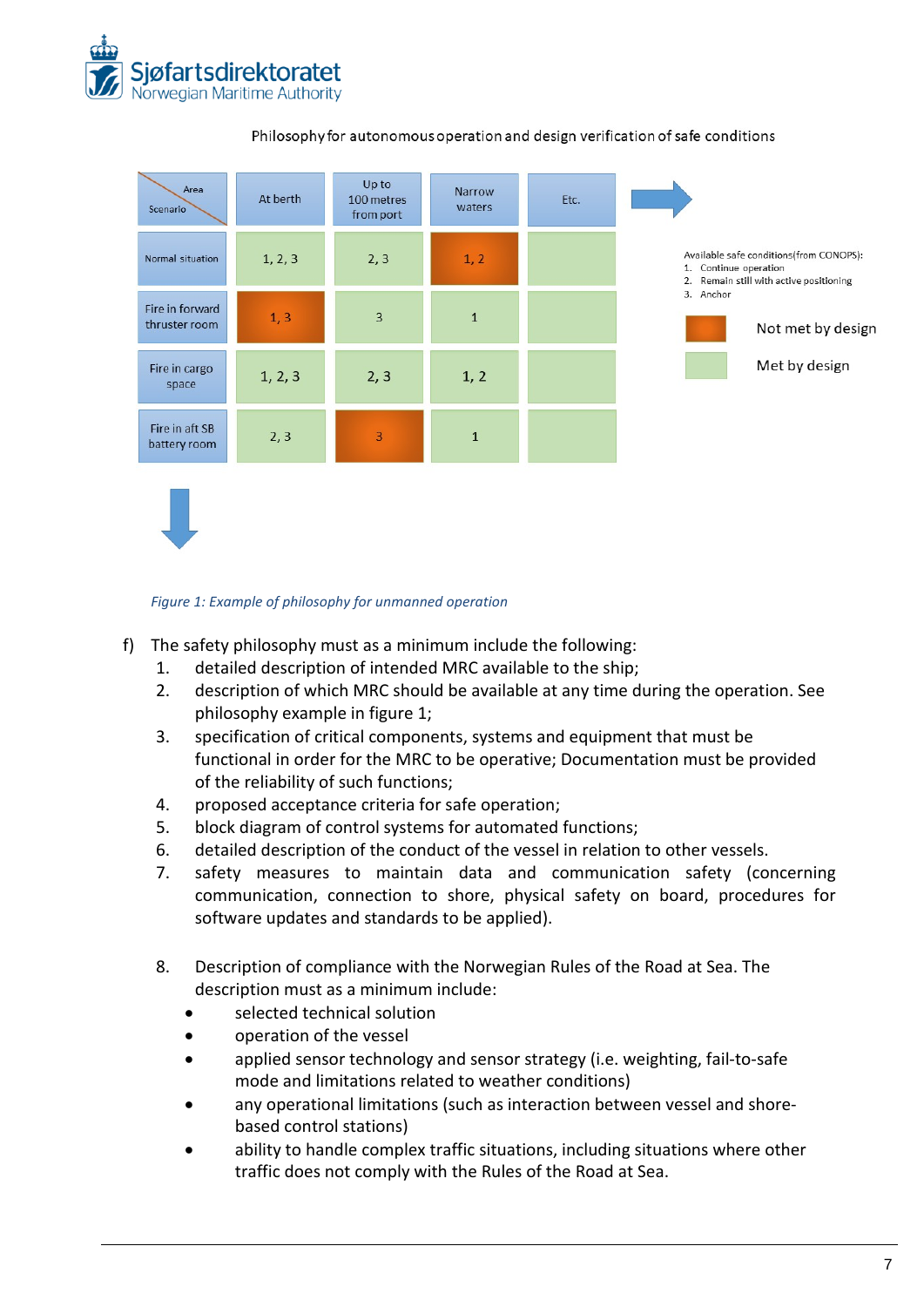

## **7.4 Design philosophy**

The design philosophy must as a minimum describe:

- a) how the ship's equipment is to handle the intended autonomous functions as well as MRC;
- b) any limitation in the various integrated systems relative to the function they are to replace or automate;
- c) intended qualification and verification of equipment necessary to meet the safety philosophy;
- d) fail-to-safe mode in the event of system and equipment errors.
- e) principles for segregation, redundancy and robustness.

## **7.5 Operation and maintenance philosophy**

The operation and maintenance philosophy must as a minimum describe:

- a) how the unmanned ship should be operated when it comes to maintenance and repairs:
- b) systems diagnosing and monitoring ship operations;
- c) function and responsibility of any remotely located control room. See also chapter 7.14;
- d) safety critical systems for operation must be defined, taking into account redundancy and segregation (see chapter 10.2 below).

#### **7.6 GAP analysis**

A GAP analysis must be performed between current legislation and the described solution. The GAP analysis will shed light on the areas where the project does not meet the requirements of current regulations. Risk assessments must be made for deviations or alternative solutions, and there must be a thorough justification for the chosen solution. The analysis can be included in the safety philosophy or the design philosophy.

#### **7.7 Preliminary assessment**

The NMA will make a preliminary assessment of the project on receipt of documentation covering paragraphs 7.1 to 7.6. The preliminary assessment will determine the status of the project and whether it is possible to proceed.

#### **7.8 Construction notice**

Only when the yard has received a preliminary assessment from the NMA and the preliminary assessment shows that the project has the potential to be implemented, should the yard submit a construction notice for the vessel.

#### **7.9 Risk assessments and HAZID**

When the final design and solutions have been clarified, an overall risk analysis with associated HAZID must be submitted. The risk analysis must shed light on areas that deviate from the current legislation.

Risk analyses must be performed by persons with documented knowledge of the relevant methodology used and the required knowledge of the systems to be assessed. It must be possible to document roles and competence. In general, risk assessments must include the following:

- a) fulfilment of defined acceptance criteria for the project;
- b) Overall risk analyses must include a reliability analysis/vulnerability analysis from each supplier/manufacturer of safety-critical operating systems. This should identify the consequences of any individual errors. The analysis should take into account the manufacturer's operational and design limitations;
- c) risk analyses should take into account the introduction of new technology and/or new application of existing technology;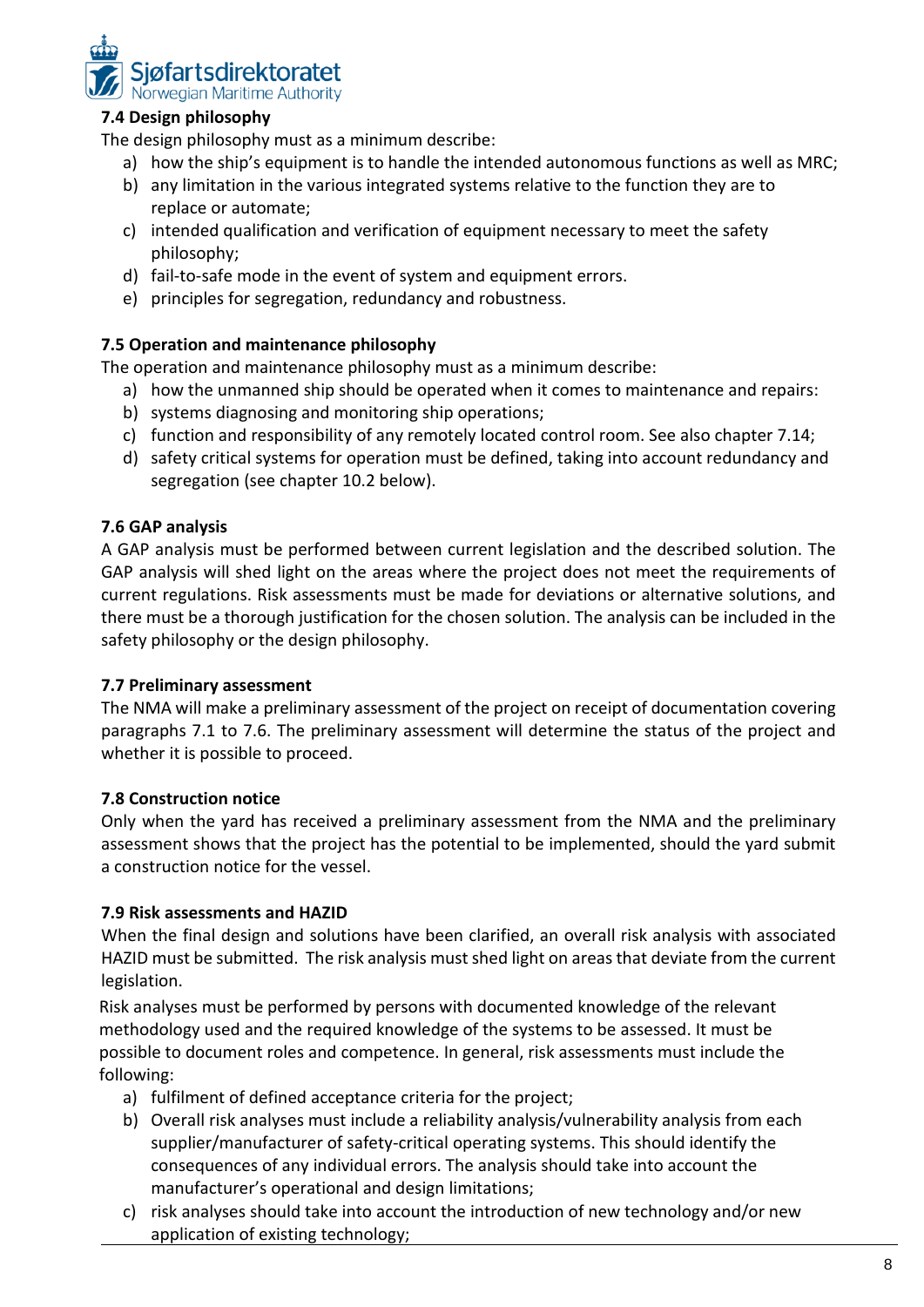

- d) safety-critical systems for operation must be identified;
- e) risk regarding human-machine interface (HMI).

## **7.10 Failure Mode and Effect Analysis (FMEA)**

FMEA must document that at least one MRC is available in any error scenario. The associated test program must be prepared for on-board verification.

## **7.11 Third-party verification**

A third-party verification must be presented (cf. chapter 10.3 below).

## **7.12 Certification and qualification of equipment**

Marine equipment placed on board must be wheel-marked unless the NMA, upon application, grants an exemption pursuant to the Norwegian Marine Equipment Regulations sections 11, 12, 14 or 16.

Other equipment that is installed with the intention of automating functions on board must undergo a technology qualification (TQ), which takes into account the degree of autonomy and how critical the function is. The result of such a TQ must be presented to the NMA on request.

## **7.13 Manning**

If the manning is eliminated or removed, the safety functions represented by the manning will have to be replaced by equivalent solutions, cf. section 4 of the Watchkeeping Regulations and section 3 of the Manning Regulations. Also see chapter 7.1(b).

## **7.14 Control centre**

If the entire or part of the operation of the ship is carried out by means of a control centre, a description thereof must be provided. The description should state the functions to be covered by the control centre and the division of responsibilities between the ship and the control centre. The equipment and setup of the control centre must be accepted by the NMA. The competence of the control centre operators are subject to approval by the NMA and other relevant supervisory authorities.

The NMA may request additional documentation in the individual project.

## **8. Safety management system**

The NMA assumes that ships that are accepted as autonomous or remotely operated according to the process described in this Circular must have a certified safety management system, regardless of whether the Regulations on a safety management system for Norwegian ships and mobile offshore units apply.

Chapter 2 of the Ship Safety and Security Act on safety management systems will play a central role in the assessment of autonomous systems and vessels. The documentation described in chapter 7 very important in relation to the safety management system. It is therefore important that a preliminary safety management system is prepared as early as practicable in the process.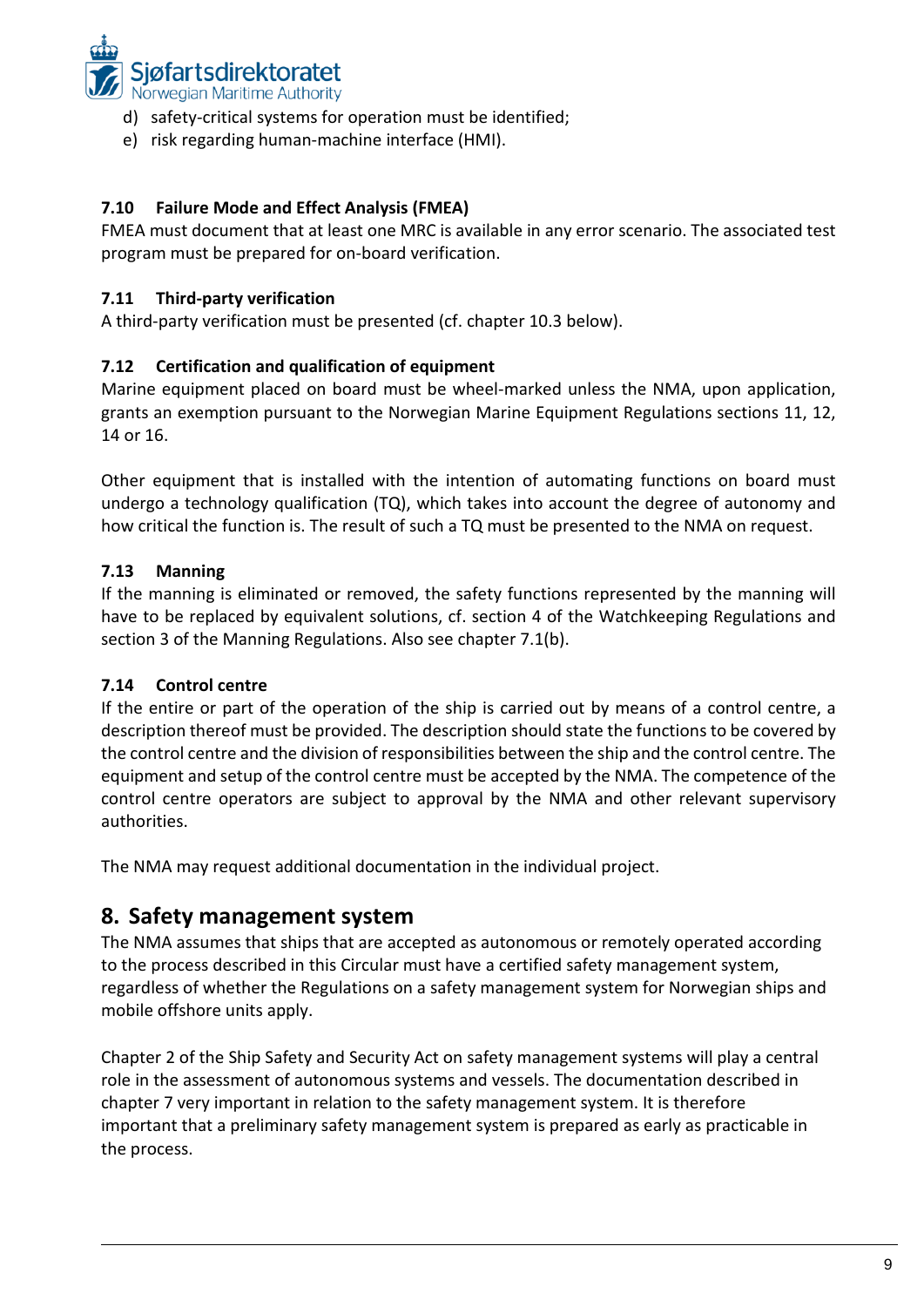

## **9. Test requirements**

## **9.1 Model tests**

Model tests, in the form of data models or physical scale models, must be applied to verify the control system before a full-scale test of the ship is performed. The test procedure must be submitted to the NMA before testing. The test report must be submitted to the NMA after testing. Model tests must at least include:

- a) verification of defined MRC scenarios
- b) verification of COLREG compliance
- c) a full run-trough of all parts of the vessel's operation

## **9.2 Test period**

Time must be allocated for vessel tests before the vessel is put to operation. Testing of the vessel must take place in one of the test areas approved by the NMA, and on the terms applicable to such areas. A plan for testing and test procedures must be submitted to the NMA in due time before the test is conducted. A test report must be submitted to the NMA when the tests have been conducted. These tests must include:

- a) Failure Mode and Effect Analysis (FMEA) Verification that at least one MRC is available during each error scenario.
- b) Verification of COLREG compliance
- c) A full run-trough of all parts of the vessel's operation
- d) Verification of energy capacity

## **9.3 Simulations**

Simulations of control systems and/or parts of systems, with pertaining scenarios, may replace full-scale testing of individual systems, but may not replace full-scale testing as a whole.

## **9.4 Commissioning**

Procedures for commissioning of equipment and systems must be prepared and submitted to the NMA for review.

## **10. General guidelines**

## **10.1 The Norwegian Maritime Authority's involvement and participation**

The NMA must be contacted as early as possible and involved in the project from an early stage. In general, the NMA wishes to participate as an observer during all HAZIDs. Based on the test plan, the NMA will consider participation in certain tests.

## **10.2 Segregation and redundancy**

Based on the results of the philosophy for MRC, as well as GAP risk assessments for the current legislation, design measures must be taken to ensure that a minimum risk condition can be achieved and used to the degree intended in the given accident scenarios. In these cases, special consideration must be given to segregation and duplication of equipment.

## *General guidelines for segregation and redundancy:*

- a) Safety-critical systems for operation and service must be redundant and segregated systems or solutions.
- b) Any control functions intended to work in the event of an accident must be sustainable long enough to prevent an aggravation of the accident.
- c) An individual failure or accident in a system, room or area must under no circumstances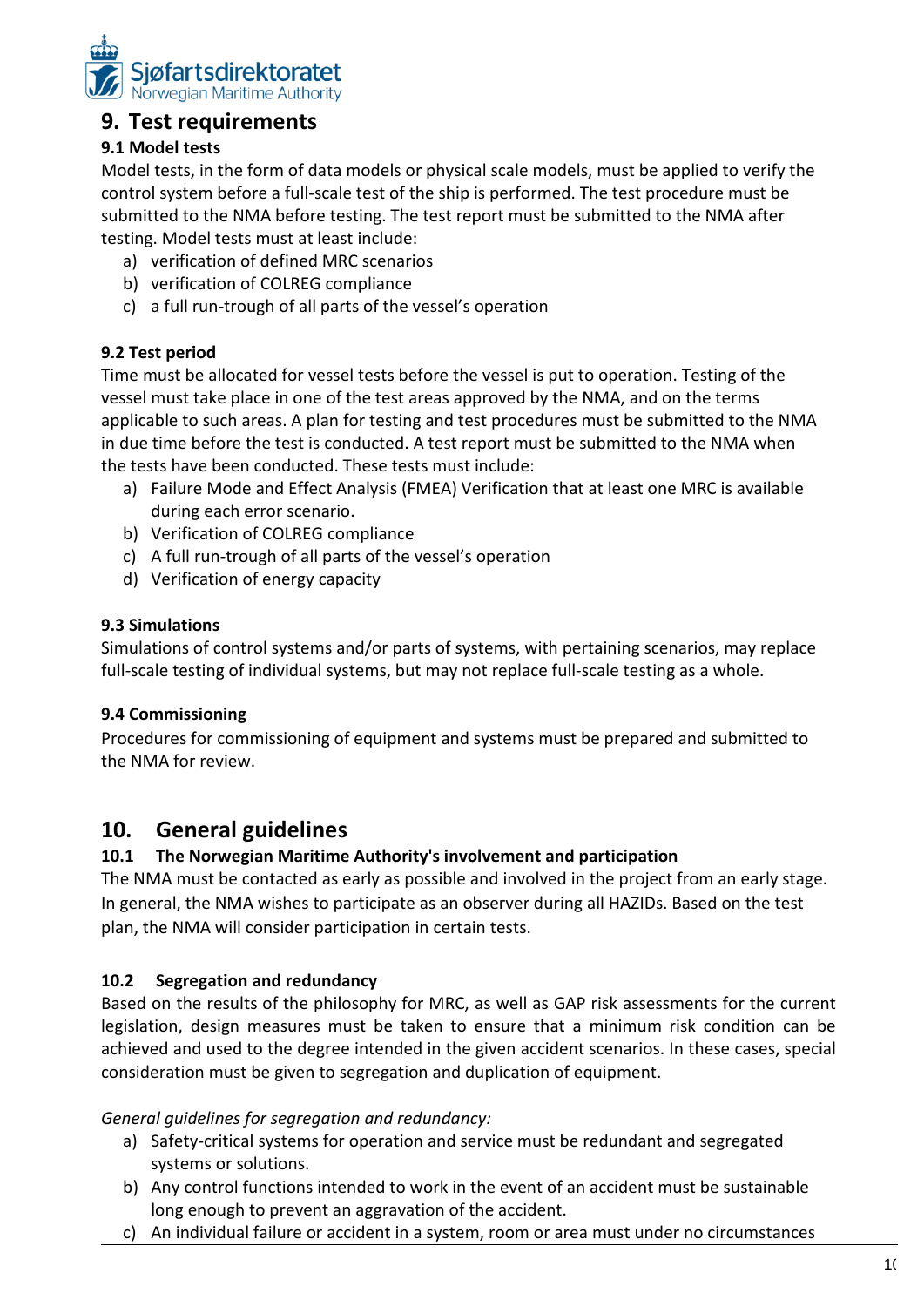

result in a total functional failure.

- d) The degree of redundancy of individual systems and equipment may be adjusted according to the risk of functional failure in the system.
- e) Functions performed by electric, electronic, and programmable equipment can be secured using integrated security level (SIL), if deemed appropriate.

## **10.3 Verification by third party**

In projects with a particularly high degree of novelty, complexity, or high risk, the NMA requires a third-party verification to ensure that an equivalent level of safety is maintained. Verification by third parties must be submitted for areas where the project deviates from from existing rules to ensure that all functions are taken care of. The documentation must verify that a better or equivalent safety level, similar to the one applying to a conventional ship built according to existing rules, has been maintained.

Third-party verification must generally be carried out by a recognised classification society, but the NMA can accept other independent third-party verification if deemed appropriate and equivalent. In some cases, it may also involve certification or re-certification of equipment adapted to the unconventionally designed or equivalent solution.

## **10.4 Sister ships and similar equipment**

For sister ships it is important that the shipping company prepares a list of any alterations and differences. Based on this list, the NMA may consider reuse of previously submitted documentation and analyses. The same applies to equipment that is previously assessed and will be used in a different vessel.

## **10.5 Project information flow**

The parties responsible at any time on behalf of the owner for contact with or deliveries to the NMA must be clearly communicated to the NMA.

\*\*\*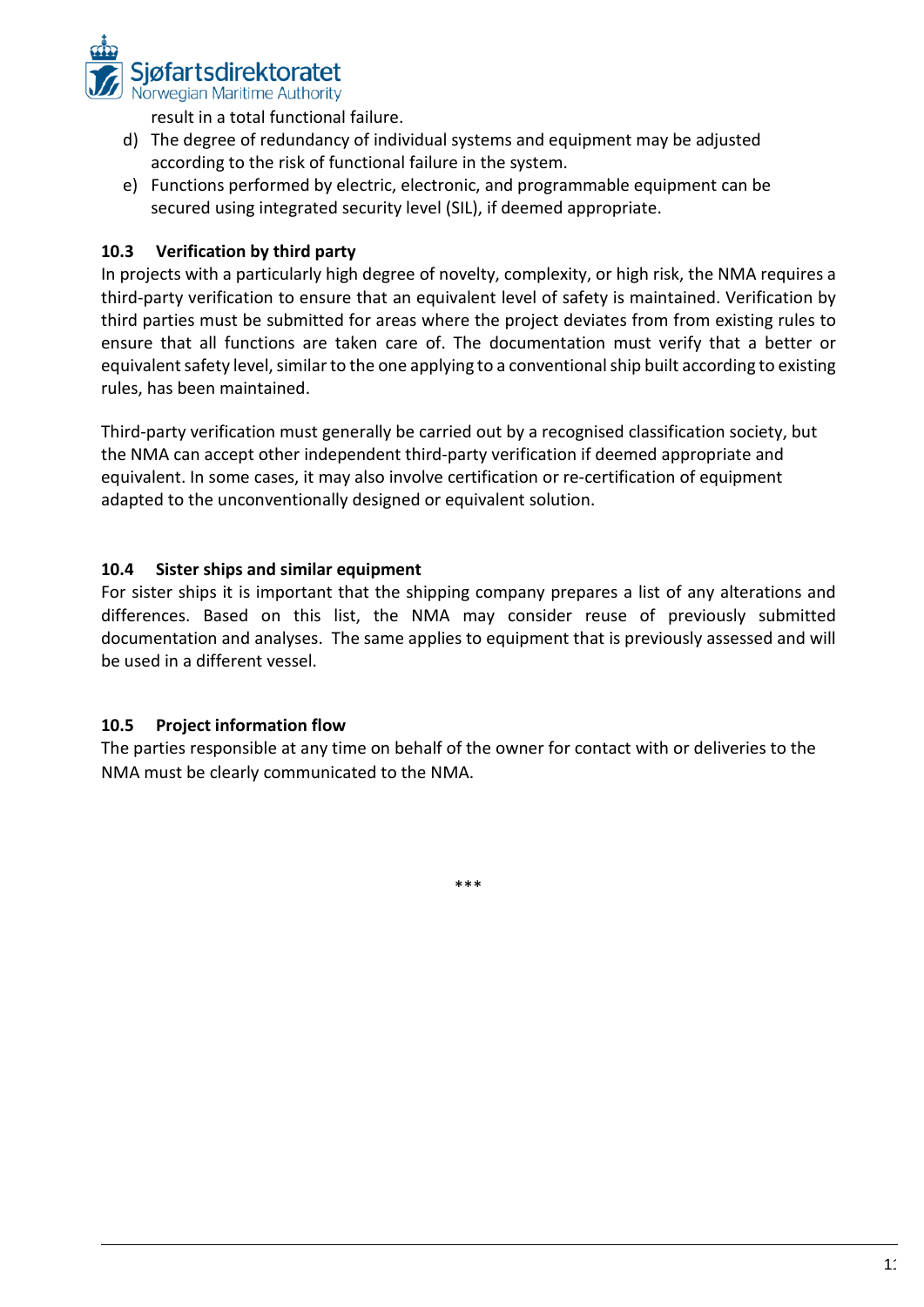## **Autonomy levels (see Norwegian Forum for Autonomous Ships' (NFAS) definitions)**

#### **1. Decision support:**

Decision support and advice to crew, but the crew is in direct command of ship operations. This will normally involve various types of autonomous operation carried out by a computer, such as maintaining the course and speed (auto pilot). It may also involve various types of alarms, e.g. when there is a risk of collision (ARPA – Automatic Radar Plotting Aid).

#### **2. Autonomous:**

Autonomous under constant surveillance with the option to take control of the vessel (advanced or enhanced "track pilot"). This may also involve alarms to operators on detection of dangers. This is a further developed stage where the entire or part of the voyage is automated, such as a fjord crossing by a car ferry or autonomous berthing and mooring.

#### **3. Periodically unmanned:**

At night in good weather and with little traffic, or unmanned for days, but with crew on board or in an escort vessel to handle the berthing or more complex tasks. Here, the operator will be alerted or the crew be awakened if situations arise that the system is unable to handle.

#### **4. Unmanned:**

Completely unmanned, but with an option of direct or indirect remote operation from a shorebased control centre to handle complex operations. It is then assumed that there is no crew on board for any part of the voyage and that a continuously manned control room is monitoring the ship. Also in this case, an alarm system is required to alert operators in situations that the system is unable to handle.

#### **5. Fully autonomous:**

Completely unmanned and without monitoring from shore. This is of little or no relevance for ships, and particularly for ships engaged on international voyages. This is both due to complexity and safety, but also to meet the requirement that the ship must be under the control of a responsible person at all times, and that Coastal States must be able to call up the ship.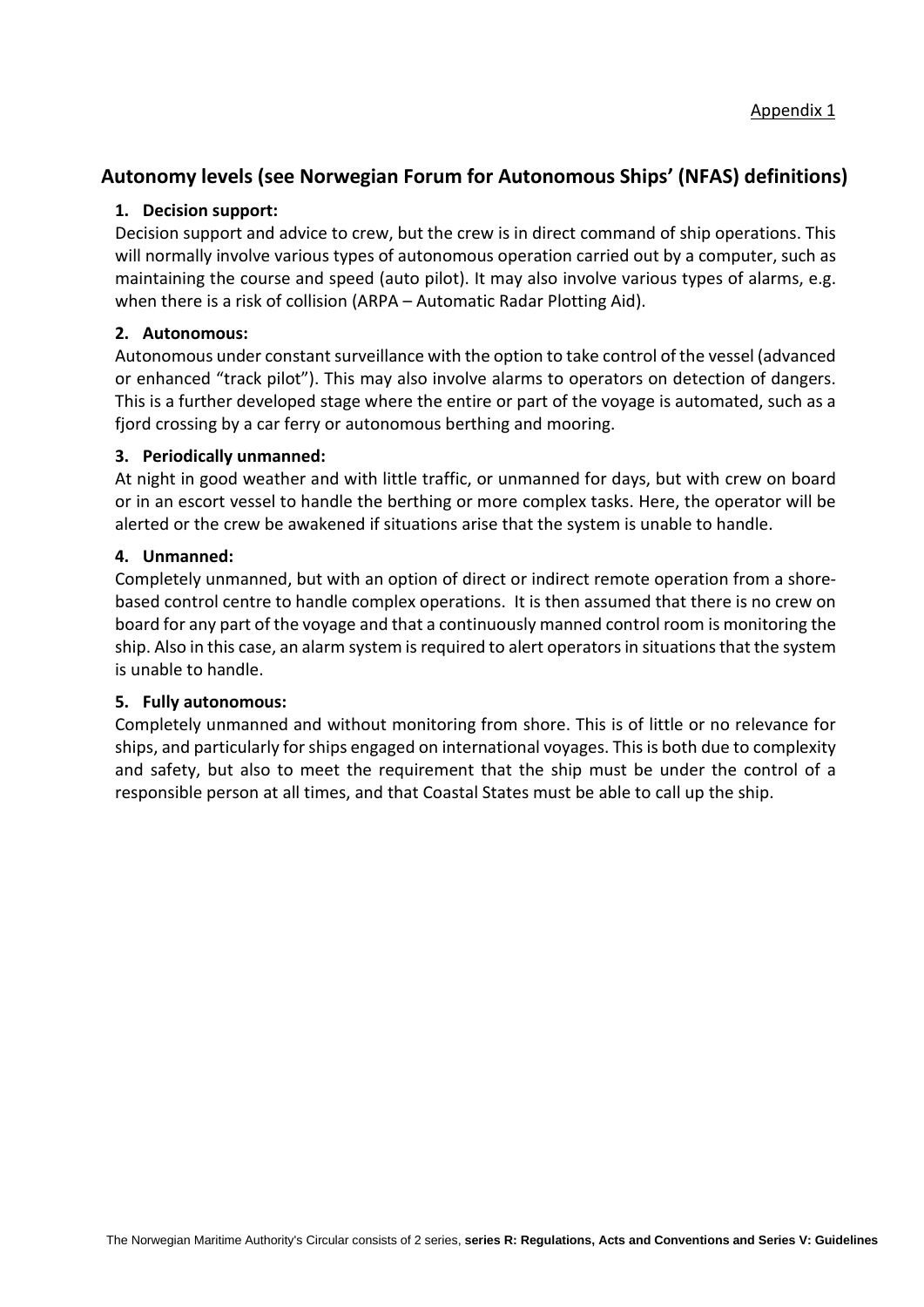

## **Process flow**

Appendix 2



#### Flow chart process for autonomy projects (detailed)

*Figure 2: Flow chart for the approval process described in this Circular*

The Norwegian Maritime Authority's Circular consists of 2 series, **series R: Regulations, Acts and Conventions and Series V: Guidelines and interpretations**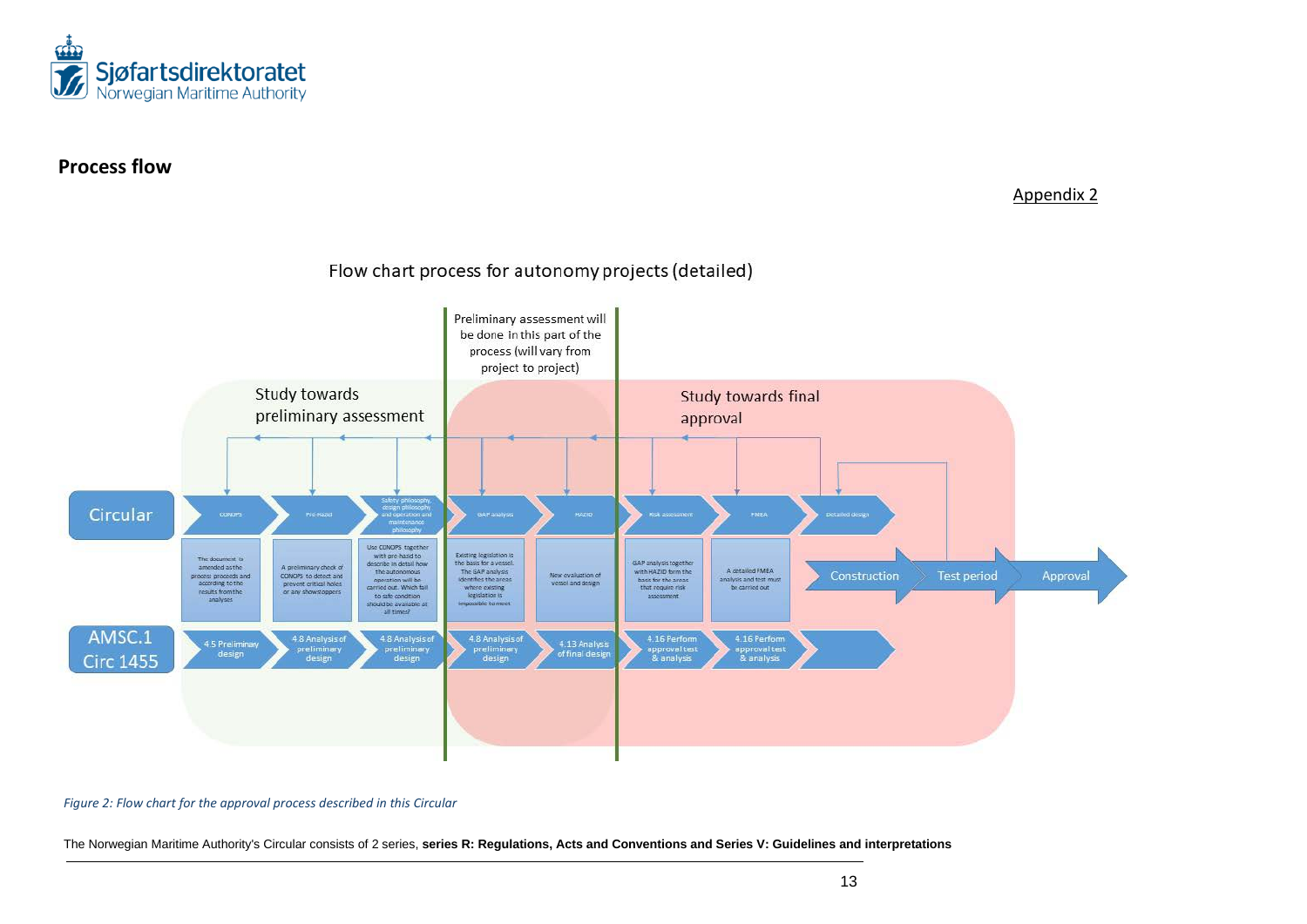

Appendix 3

## Certification process conventional design vs unconventional design



*Figure 3: Flow chart for the certification process for conventional vessels versus unconventional vessels*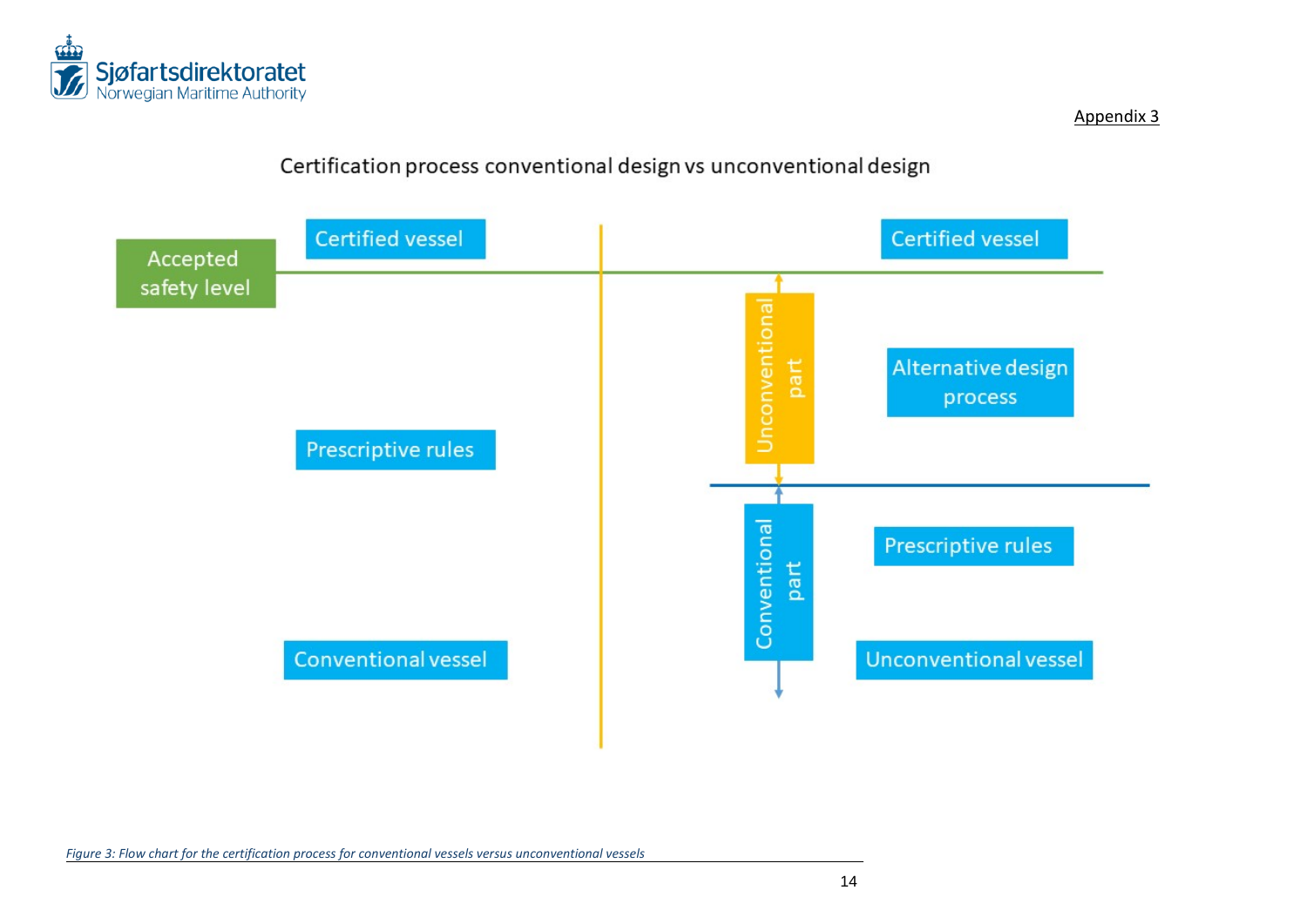

#### **List of documentation Appendix 4**

## **Preliminary Approval**

| Ref. | <b>Document</b>                      | <b>Processing</b> |
|------|--------------------------------------|-------------------|
| 8.   | <b>CONOPS</b>                        | Review            |
| 8.2  | Pre-HAZID                            | Review            |
| 8.3  | Safety philosophy                    | Review            |
| 8.4  | Design philosophy                    | Review            |
| 8.5  | Operation and maintenance philosophy | Review            |

If the Norwegian Maritime Authority does not find any showstoppers, and if we consider the concept doable and appropriate for the intended use, we will be able to issue a Preliminary Approval pursuant to MSC.1/Circ. 1455.